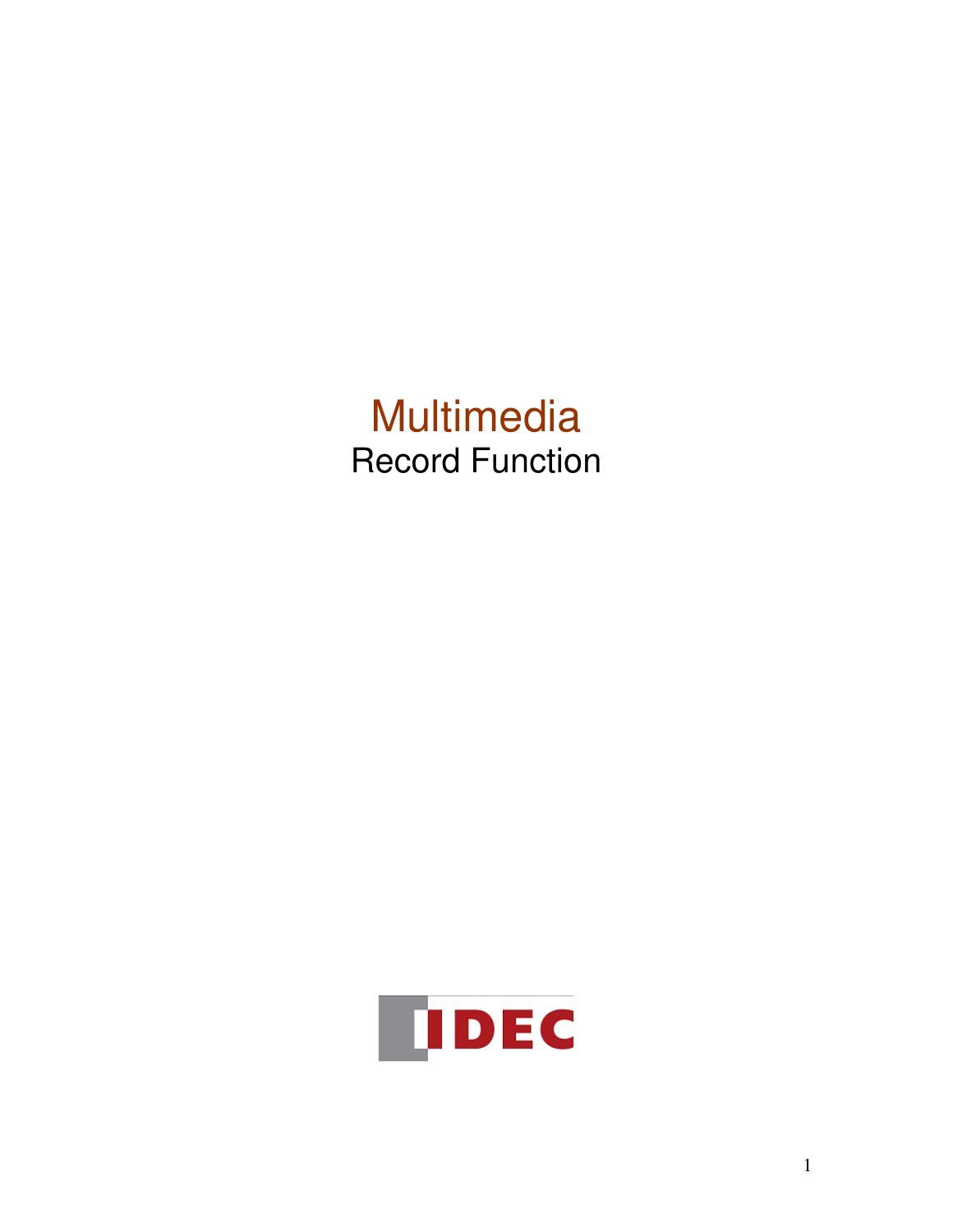# **Contents:**

| How to Configure a Record/Stop function using Multi Command / |  |
|---------------------------------------------------------------|--|
| <b>ButtonPage 8</b>                                           |  |
|                                                               |  |
|                                                               |  |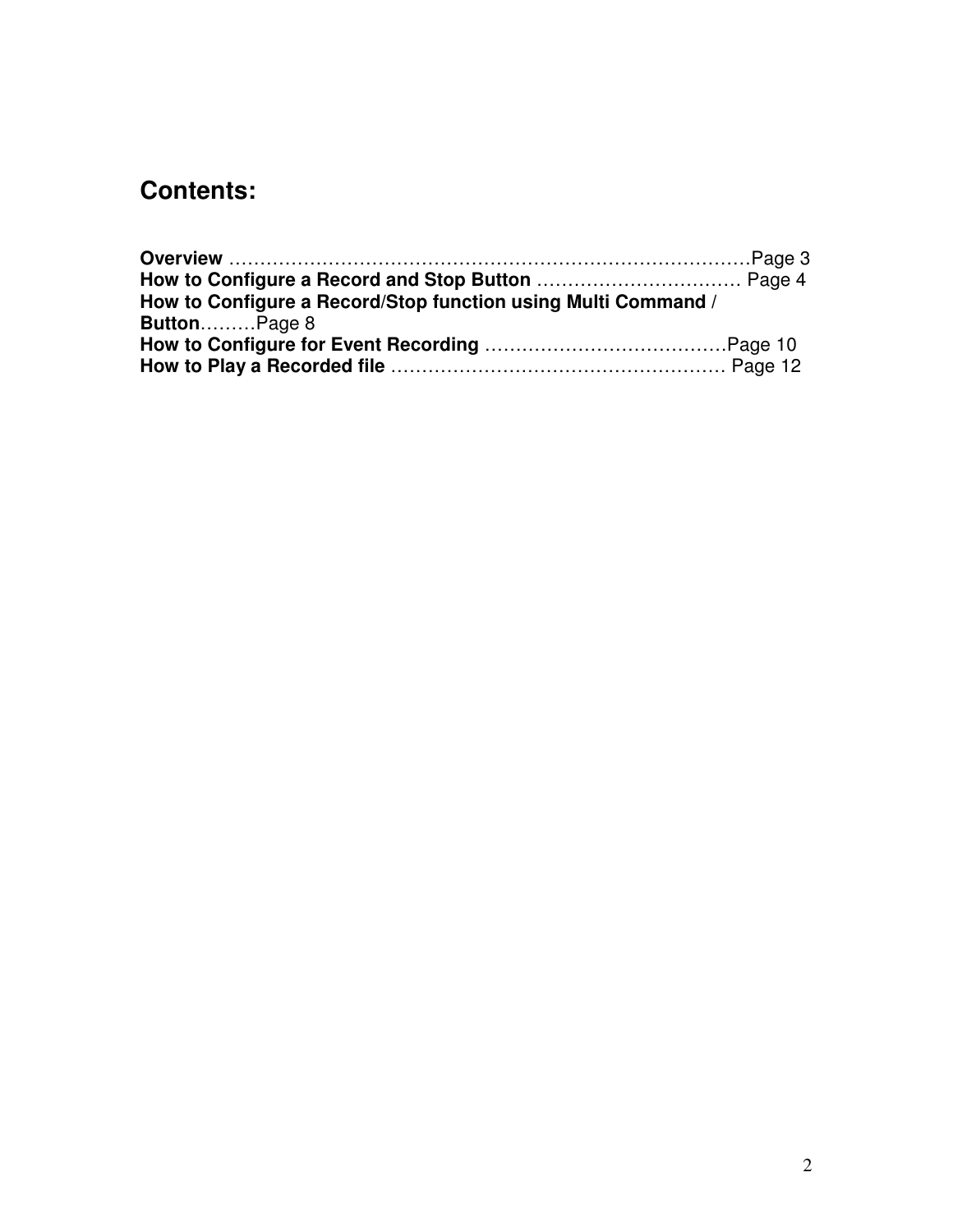# **OVERVIEW**

## **Record video images and audio using either of the following method:**

#### • **Use a REC (Record) Button / Command**

- o Maximum recording time is 30 seconds
- o No settings / configuration required in WindOI-NV2 software.
	- Simply create a REC / Stop button or command to trigger the recording process.

#### • **Use Event Recording**

- o Event Recording can be triggered on any screen (it acts globally).
- o Settings are required for Event Recording
- o Maximum recording time is 30 seconds
	- Record 15 seconds max. before the event occurred and 15 max after the event occurred ( when assigned bit changes from off to on status). Review image below.

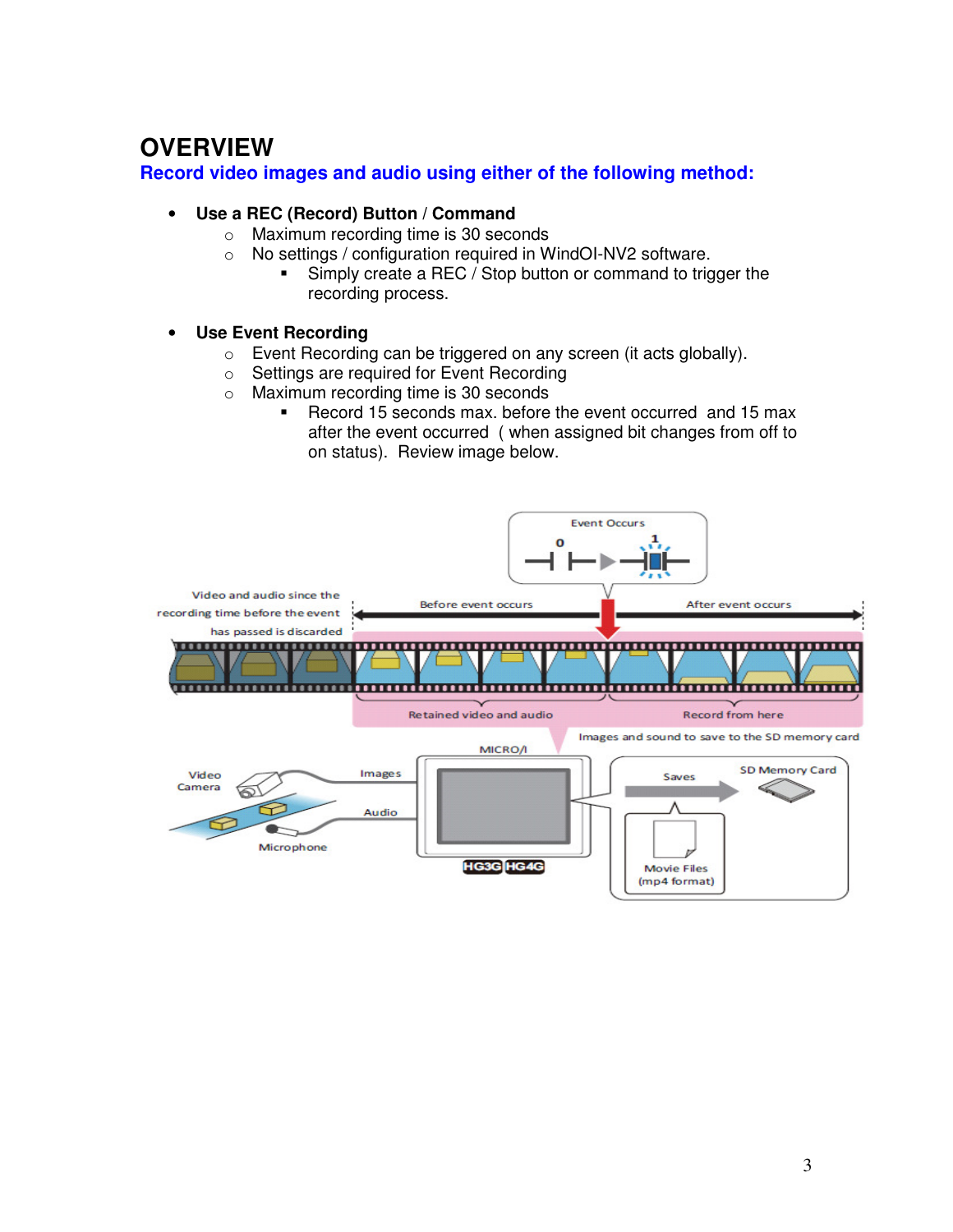# **How to Configure a REC (Record) and Stop Button.**

1.Go to **Home** tab**,** select **Buttons** and then **Key Button** (drop it on the base screen). Double click to configure the properties of the Key Button.



#### 2. In the **Properties of Key Button**, click the **Browse** button. Select **Multimedia Function** and then the **Rec** button.

Click the OK button to close the properties of the key button.

| [Base Screen]      |                                             |                                  |      |
|--------------------|---------------------------------------------|----------------------------------|------|
| and the control of | <b>Properties of Key Button</b>             | <b>Key Browser</b>               |      |
| <b>All Control</b> | General View<br>Registration Text   Comment |                                  |      |
|                    | KeyButton1<br>Part Name:                    | C Keypad                         | Play |
|                    | Key Type:                                   | C Data Transfer                  | Next |
|                    | European<br>≖<br>Language:                  | Alarm Display                    |      |
| ×                  | Browse                                      | G.<br><b>Multimedia Function</b> | FF   |
|                    |                                             |                                  | Slow |
| $\sim$             |                                             |                                  |      |
|                    |                                             |                                  |      |
|                    |                                             |                                  | Rec. |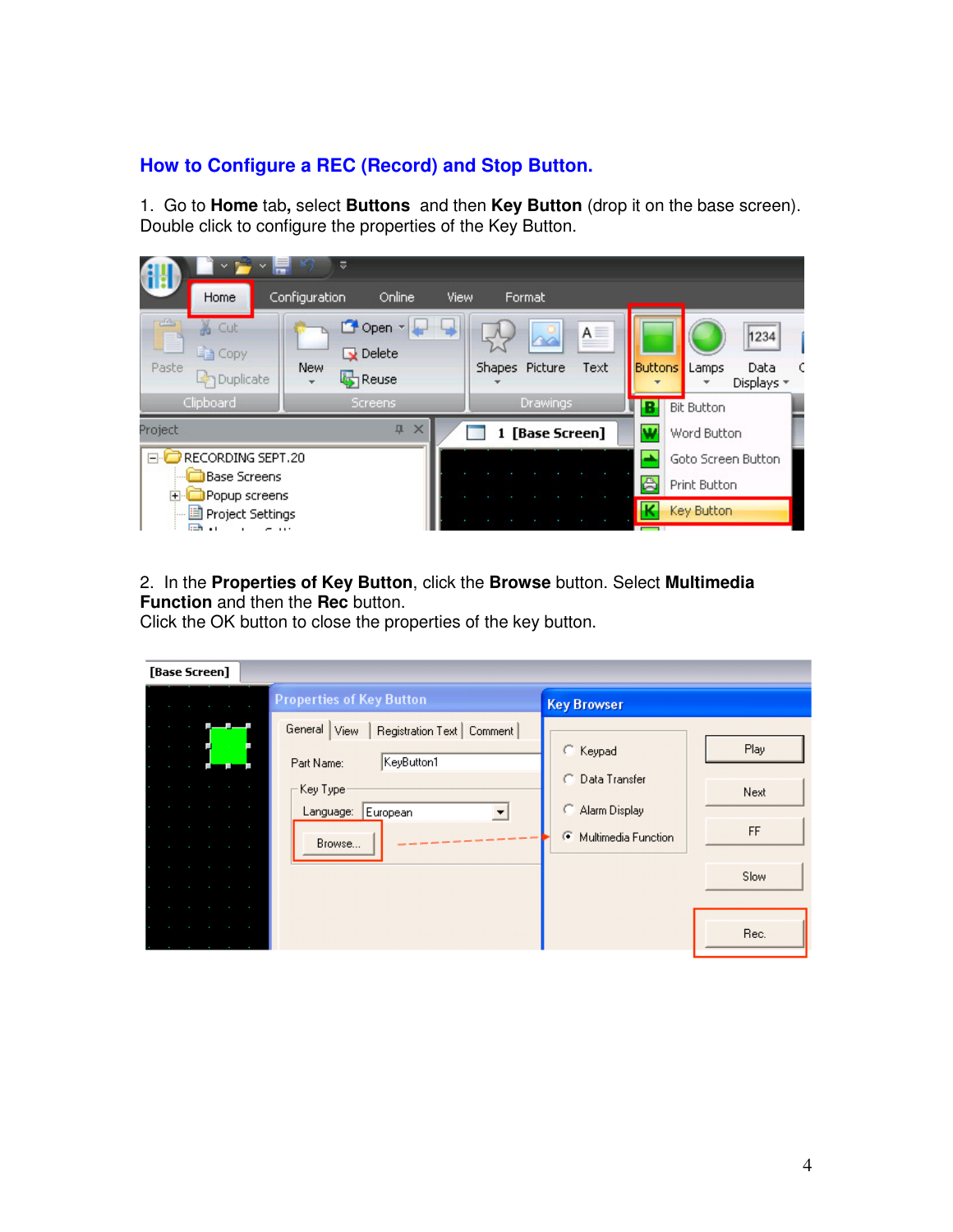3.To create a **Stop** button, first follow step 1 (above).

In the **Properties of Key Button,** click on **Browse.** Select **Multimedia Function** and then select the **Stop** button.

|      | <b>Properties of Key Buttor</b><br>General<br>View<br>Registrati | <b>Key Browser</b>                  |      |             |
|------|------------------------------------------------------------------|-------------------------------------|------|-------------|
| Rec. | KeyButt<br>Part Name:                                            | Keypad                              | Play | Stop        |
|      | Key Type:<br>European<br>Language:                               | Data Transfer<br>o<br>Alarm Display | Next | <b>Back</b> |
|      | Browse                                                           | G<br>Multimedia Function            | FF   | <b>REW</b>  |
|      |                                                                  |                                     | Slow | Frame Fwd   |

4.At this point, the configuration is done. You may download this program. To trigger the Rec and Stop button, you must go to that base screen where you had placed the buttons at and trigger them.

| 1 [Base Screen] |      |  |  |  |  |  |  |
|-----------------|------|--|--|--|--|--|--|
|                 |      |  |  |  |  |  |  |
|                 |      |  |  |  |  |  |  |
|                 |      |  |  |  |  |  |  |
|                 | Rec. |  |  |  |  |  |  |
|                 |      |  |  |  |  |  |  |
|                 |      |  |  |  |  |  |  |
|                 | Stop |  |  |  |  |  |  |
|                 |      |  |  |  |  |  |  |
|                 |      |  |  |  |  |  |  |
|                 |      |  |  |  |  |  |  |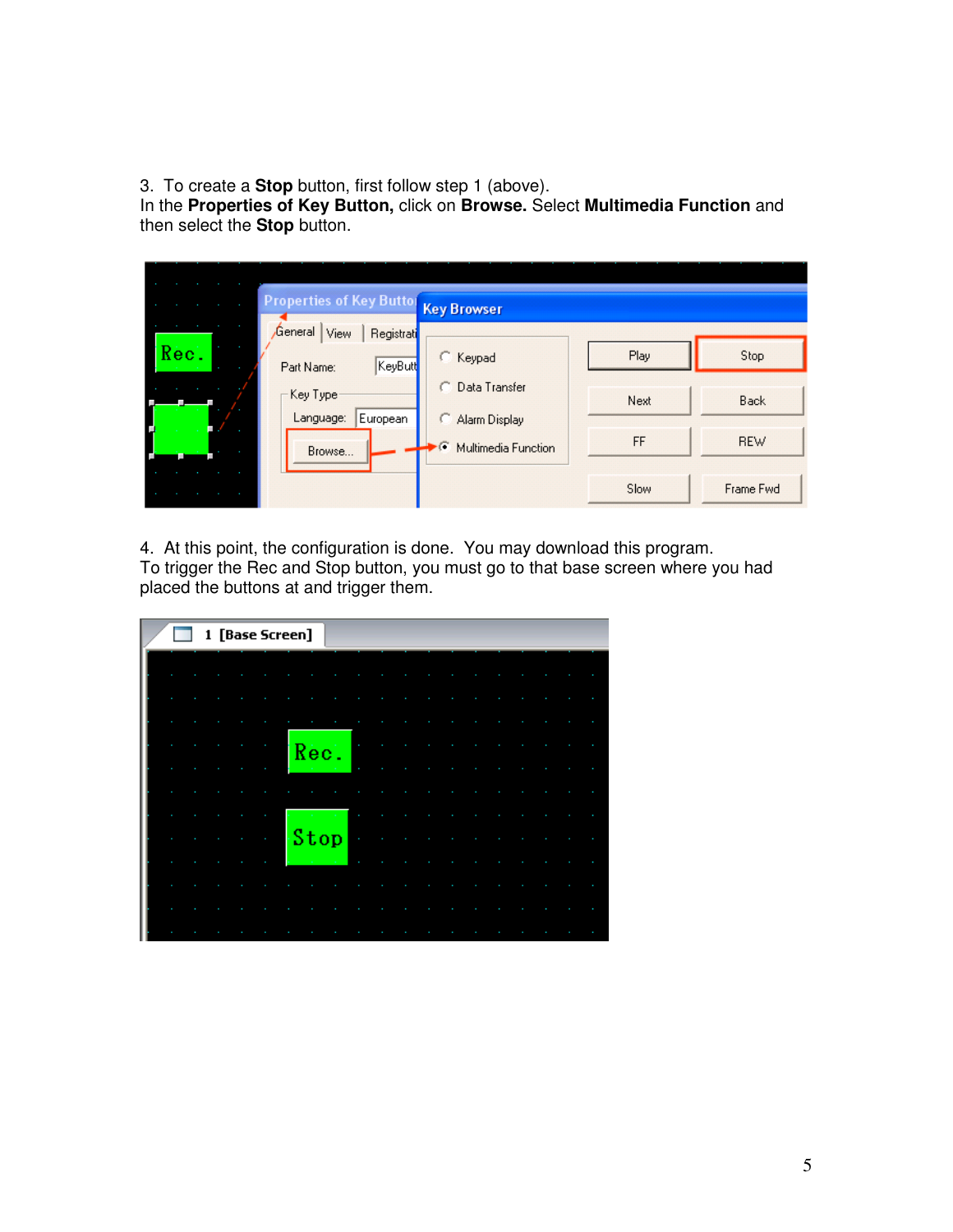#### **Optional only:**

5.To place a video monitor display on the same screen with Rec and Stop button. Here is a way to configure the video display to be in monitor only.

Go to **Home** tab, select **Data Displays** and then **Video Display** (drop it on the base screen and double click to configure the properties).



6. In the **Properties of Video Display**, select "**Display images from the video input**" under Action mode.

| 1 [Base Screen] |  |  |  |       |  |  |            |         |  |     |                 |      |             |                                                      |
|-----------------|--|--|--|-------|--|--|------------|---------|--|-----|-----------------|------|-------------|------------------------------------------------------|
|                 |  |  |  |       |  |  |            |         |  |     |                 |      |             |                                                      |
|                 |  |  |  |       |  |  |            |         |  |     |                 |      |             | <b>Properties of Video Display</b>                   |
| Rec.            |  |  |  |       |  |  |            |         |  |     |                 |      |             | General View<br>Comment                              |
|                 |  |  |  |       |  |  |            |         |  |     |                 |      |             |                                                      |
|                 |  |  |  |       |  |  |            |         |  |     |                 |      |             |                                                      |
| Stop            |  |  |  |       |  |  |            |         |  |     |                 |      |             | Part Name: VideoDisplay1                             |
|                 |  |  |  |       |  |  |            |         |  |     |                 |      |             |                                                      |
|                 |  |  |  |       |  |  |            |         |  |     |                 |      |             | Action                                               |
|                 |  |  |  |       |  |  |            |         |  |     |                 |      |             | F Display images from the video input                |
|                 |  |  |  |       |  |  |            |         |  |     |                 |      |             | Default ID<br>Play the Movie File List               |
|                 |  |  |  |       |  |  |            |         |  |     |                 |      |             | Play the Playlist<br>Playlist                        |
|                 |  |  |  |       |  |  |            |         |  |     |                 |      |             | ID<br>F                                              |
|                 |  |  |  |       |  |  |            |         |  |     |                 |      |             |                                                      |
|                 |  |  |  | Full  |  |  |            | Restore |  |     | <b>RepeatON</b> |      | RepeatOFF   |                                                      |
|                 |  |  |  |       |  |  |            |         |  |     |                 |      |             |                                                      |
|                 |  |  |  | Back  |  |  | <b>REW</b> |         |  | FF. |                 |      | <b>Next</b> |                                                      |
|                 |  |  |  |       |  |  |            |         |  |     |                 |      |             |                                                      |
|                 |  |  |  | Pause |  |  | Stop       |         |  |     |                 | Play |             | C Play a movie or recorded file from the File Screen |
|                 |  |  |  |       |  |  |            |         |  |     |                 |      |             |                                                      |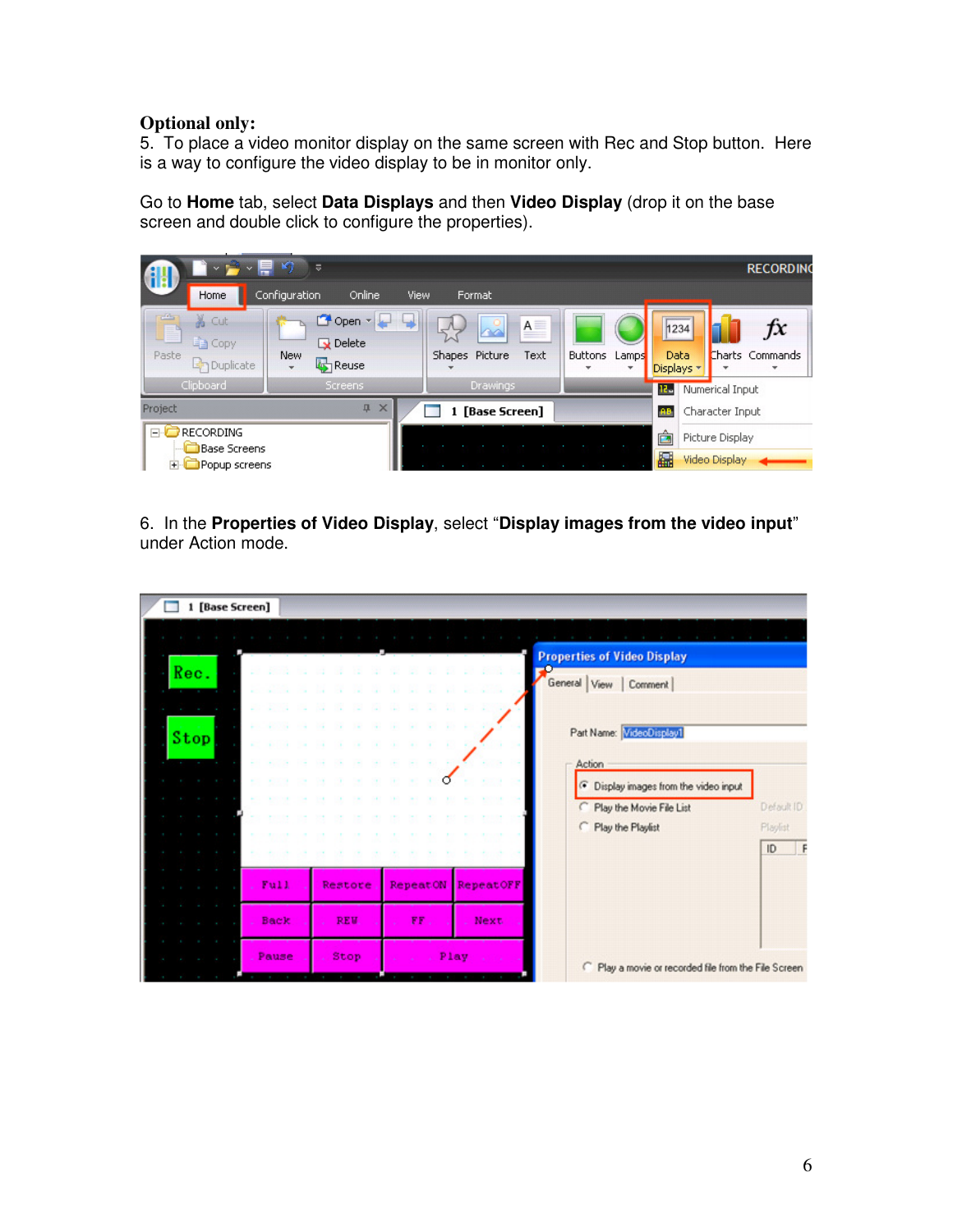**7.** You may remove the buttons below the display since they will not be needed in the video monitor display. To delete the buttons, do a right mouse click on the display, select Ungroup, delete the buttons. The end result is shown below.

| 1 [Base Screen]     |           |        |        |        |   |           |         |
|---------------------|-----------|--------|--------|--------|---|-----------|---------|
|                     |           |        |        |        |   |           |         |
| ٠                   | $\bullet$ | ×<br>× | ×<br>× | ×<br>× | × | $\bullet$ |         |
| Rec.<br>×<br>×      |           |        |        |        |   |           | ٠<br>ä, |
|                     |           |        |        |        |   |           | ä,      |
| ٠<br>Stop<br>÷<br>t |           |        |        |        |   |           | ÷<br>×  |
|                     |           |        |        |        |   |           | ٠       |
|                     |           |        |        |        |   |           | ×       |
|                     |           |        |        |        |   |           | ٠<br>×, |
|                     |           |        |        |        |   |           |         |
|                     |           |        |        |        |   |           | ¥       |
|                     |           |        |        |        |   |           |         |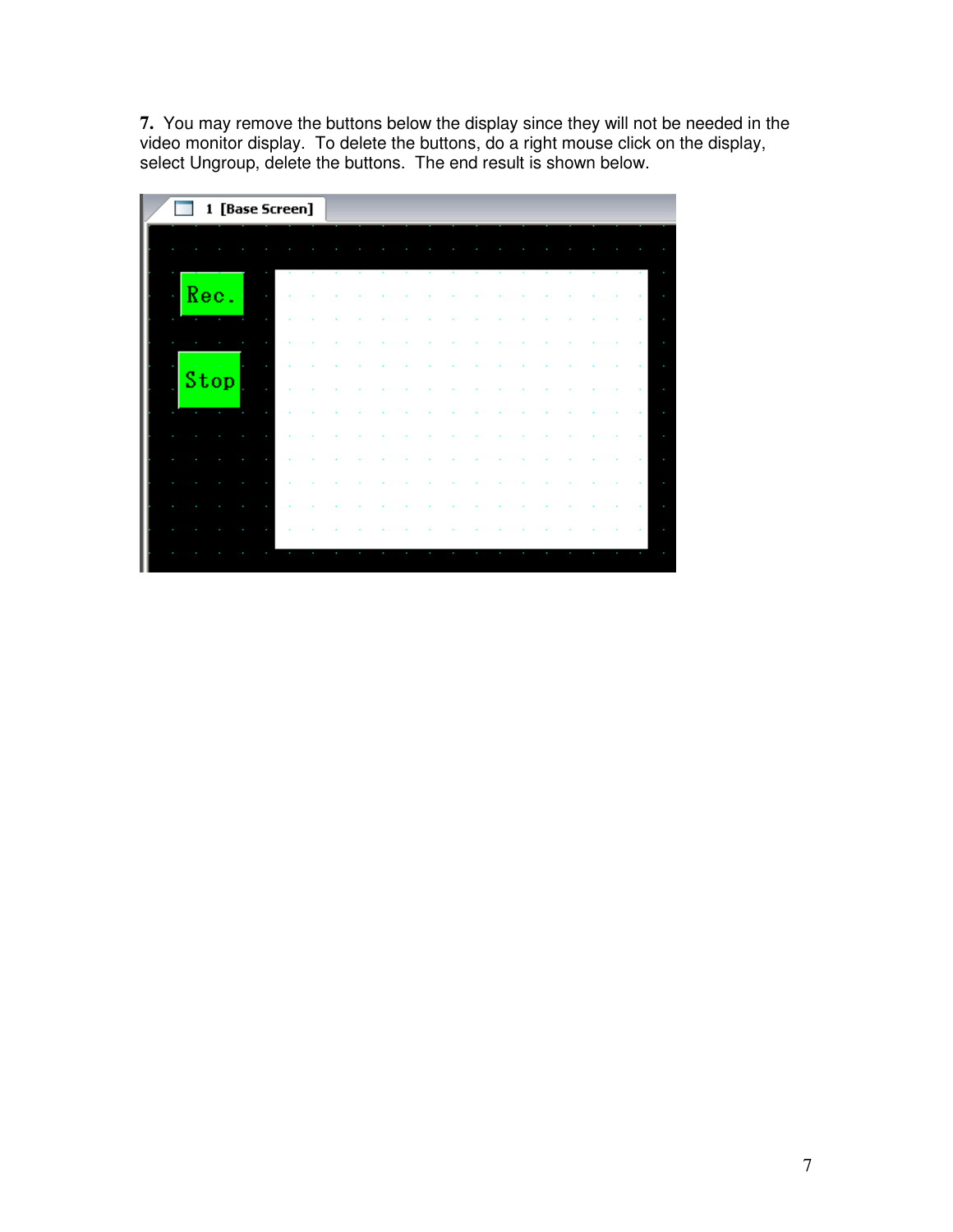# **How to Configure Record and Stop button using the Multi- Button or Multi - Command function.**

1. To configure a Multi Button, select **Home** tab – **Buttons** – **Multi Button** 

|                                                   | м<br>$\overline{a}$      |             |                |          |                         |                |                   |                    |
|---------------------------------------------------|--------------------------|-------------|----------------|----------|-------------------------|----------------|-------------------|--------------------|
| Home                                              | Configuration<br>Online  | <b>View</b> | Format         |          |                         |                |                   |                    |
| $\frac{1}{2}$<br>% Cut<br>Ligh Copy               | Open<br><b>Delete</b>    |             |                | m.       | $A =$                   |                |                   | 1234               |
| Paste<br>loplicate                                | <b>New</b><br>Reuse<br>÷ |             | Shapes Picture |          | Text                    | <b>Buttons</b> | Lamps             | Data<br>Displays * |
| Clipboard                                         | <b>Screens</b>           |             |                | Drawings |                         | B              | <b>Bit Button</b> |                    |
| Project                                           | Д.                       | $\times$    |                |          | 1 Using Rec & Stop B    | w              | Word Button       |                    |
| <b>RECORDING</b><br>F                             |                          |             |                |          |                         | ۰              |                   | Goto Screen Button |
| <b>Base Screens</b>                               |                          |             |                |          |                         | ⊜              | Print Button      |                    |
| <b>Popup screens</b><br>Project Settings          |                          |             |                |          | $\overline{\mathbf{K}}$ | Key Button     |                   |                    |
| Alarm Log Settings<br><b>El Data Log Settings</b> |                          |             |                |          | $\mathbf{M}$            | Multi-Button   |                   |                    |

In Multi Button Properties, select the **Action Mode** and select **Command Type: Key.**  Click **Add** button to select the type of button.

| Multi-Button                                 |                                                |
|----------------------------------------------|------------------------------------------------|
| General   View   Registration Text   Comment |                                                |
| Part Name: MultiButton2                      | $\rightarrow$ OFF Text $\rightarrow$ >>ON Text |
| Momentary<br>Action Mode:                    |                                                |
| Multi-Functions                              |                                                |
| <b>Function List:</b>                        | Command Type:                                  |
| Device<br>Comma<br>Comma                     | Add<br>Key                                     |
|                                              | Edit.                                          |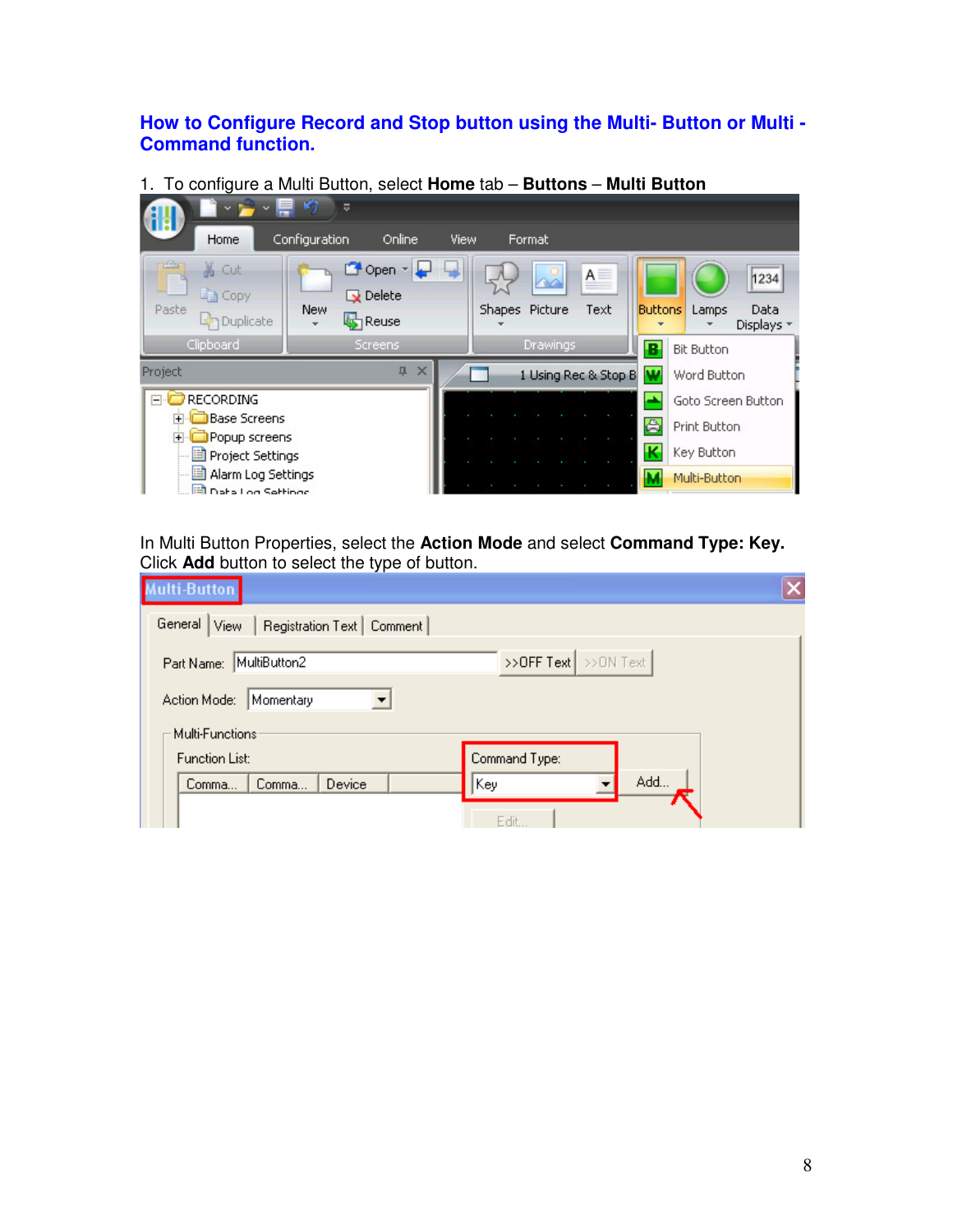Click the **Browse** button.In **Key Browser**, select **Multimedia Function.** Select **Rec or Stop** button.

| <b>Properties of Key for Multi-Functions</b>                                                              | <b>Key Browser</b>                                                                 |                    |                            |
|-----------------------------------------------------------------------------------------------------------|------------------------------------------------------------------------------------|--------------------|----------------------------|
| Key Command2<br>Command Name:<br>Key Type:<br>European<br>Language:<br>$\overline{\phantom{a}}$<br>Browse | C Keypad<br>Data Transfer<br>C.<br>C.<br>Alarm Display<br>Multimedia Function<br>Œ | Play<br>Next<br>FF | Stop<br>Back<br><b>REW</b> |
|                                                                                                           |                                                                                    | Slow               | Frame Fwd                  |
|                                                                                                           |                                                                                    | Rec.               |                            |

**OR** 

#### 1. Select **Home** tab – **Commands** – **Multi Command**



2. Select **Key** as the Command type**.** Click the **Add** button.

| <b>Multi-Command</b>                      |               |  |  |  |  |  |  |
|-------------------------------------------|---------------|--|--|--|--|--|--|
| General  <br>Trigger Condition<br>Comment |               |  |  |  |  |  |  |
| Part Name: MultiCommand1                  |               |  |  |  |  |  |  |
| Multi-Functions                           |               |  |  |  |  |  |  |
| <b>Function List:</b>                     | Command Type: |  |  |  |  |  |  |
| Command Name<br>Device<br>Comm            | Add<br>Key    |  |  |  |  |  |  |
|                                           |               |  |  |  |  |  |  |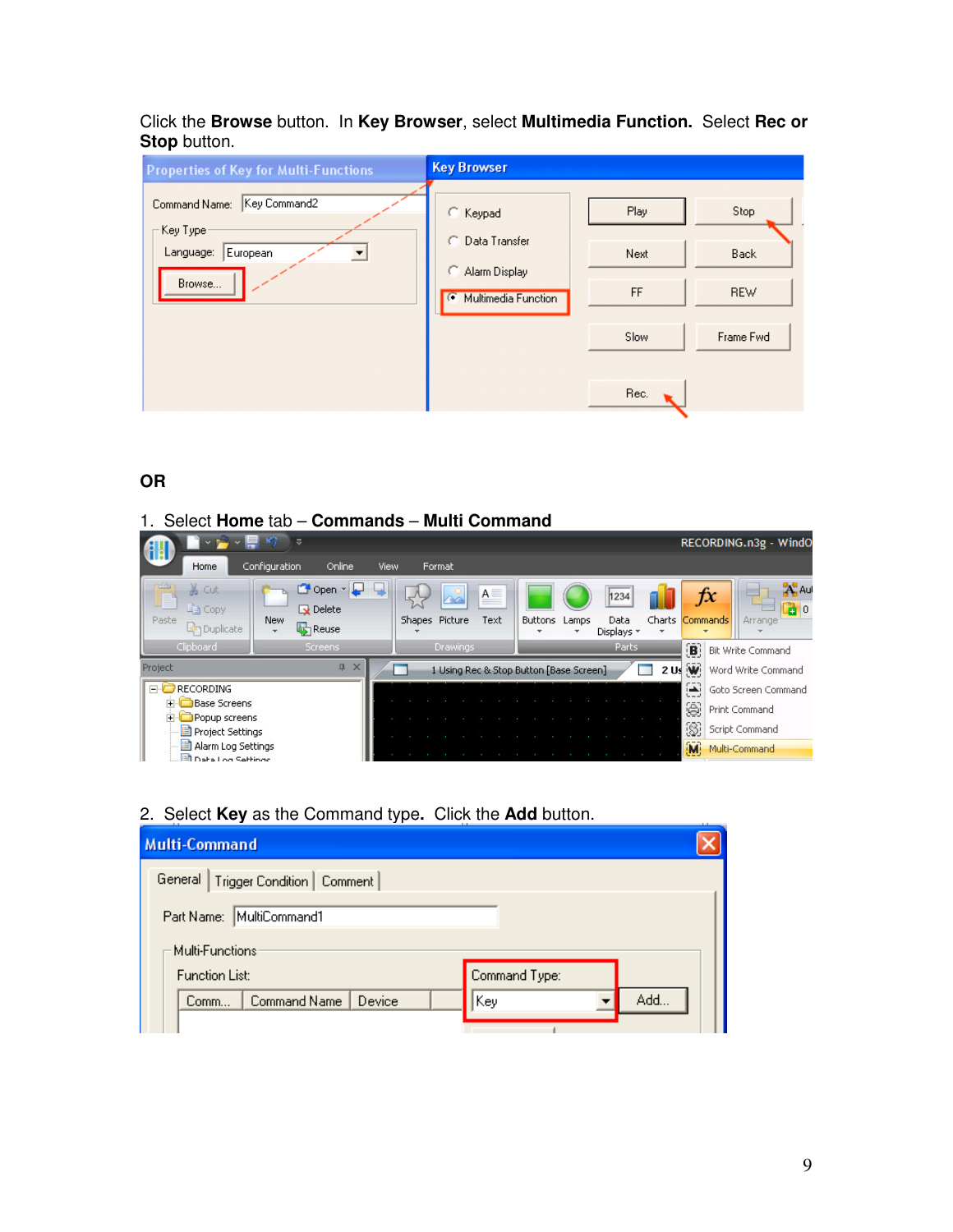Click the **Browse** button.In **Key Browser**, select **Multimedia Function.** Select **Rec or Stop** button.

| <b>Properties of Key for Multi-Functions</b>                                       | <b>Key Browser</b>                                                              |                    |                                   |
|------------------------------------------------------------------------------------|---------------------------------------------------------------------------------|--------------------|-----------------------------------|
| Key Command2<br>Command Name:<br>Key Type:<br>European<br>Language:<br>▼<br>Browse | C Keypad<br>C Data Transfer<br>C.<br>Alarm Display<br>Multimedia Function<br>G. | Play<br>Next<br>FF | Stop<br><b>Back</b><br><b>REW</b> |
|                                                                                    |                                                                                 | Slow               | Frame Fwd                         |
|                                                                                    |                                                                                 | Rec.               |                                   |

Lastly, assign a **Trigger Condition** (enter the device type) to trigger either Record or Stop function.

| <b>Multi-Command</b> |                                                                |  |
|----------------------|----------------------------------------------------------------|--|
| General              | Trigger Condition   Comment                                    |  |
|                      |                                                                |  |
| Trigger Type:        | Data Type: $ $ BIN16(+)<br>Rising-edge<br>$\vert \nabla \vert$ |  |
| Device:              | LM 0000                                                        |  |
| Comment:             |                                                                |  |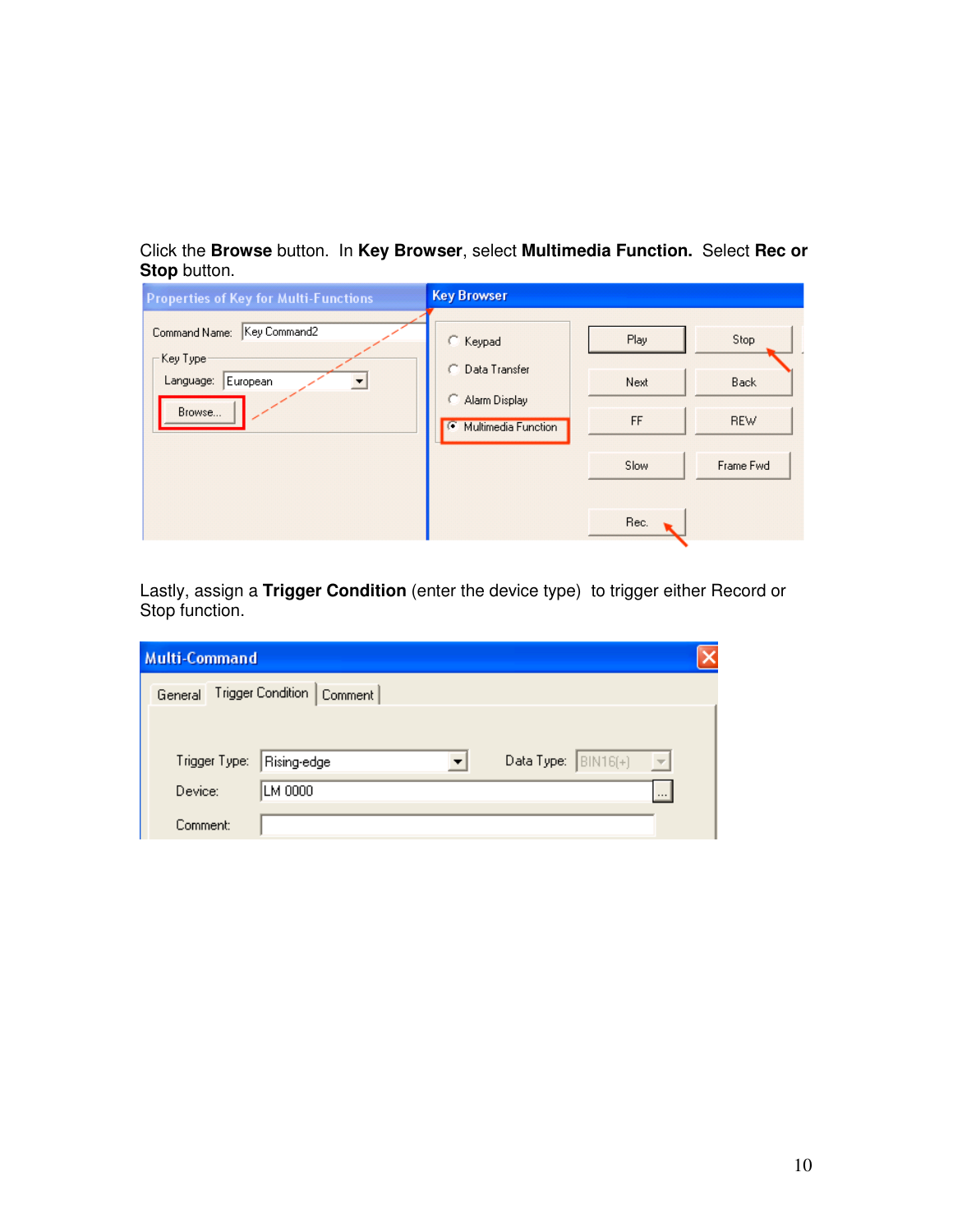# **How to Configure for Event Recording:**

1. Go to **Configuration** tab – select **Multimedia**

|                                | ᄐ<br>吻<br>$\overline{a}$<br><b>M</b><br>大臣 |                            |                            |              |             |               |                 |                    |       | <b>RECORDING SA</b> |          |
|--------------------------------|--------------------------------------------|----------------------------|----------------------------|--------------|-------------|---------------|-----------------|--------------------|-------|---------------------|----------|
|                                | Home                                       |                            | Configuration              | Online       | <b>View</b> | <b>Format</b> |                 |                    |       |                     |          |
| Project                        | --<br>$\sim$<br>Alarm                      | $-0$<br>___<br>123<br>Data | $\sim$<br>$-$<br>Operation | Data         | Preventive  | 的<br>Recipe   | $A^B$ c<br>Text | $\bm{S}$<br>Global | Sound | Multimedia          | User     |
|                                | Log                                        | Log                        | Log                        | Storage Area | Maintenance |               | Group           | Script             |       |                     | Accounts |
| System Setup                   |                                            |                            |                            |              |             |               |                 | Protect            |       |                     |          |
| ×<br>Project<br>л<br>$0 - 145$ |                                            |                            |                            |              |             |               |                 |                    |       |                     |          |

2. In Multimedia Settings, select **Record** tab. Next, follow the steps below.

|                                                                                                                                                      | <b>Multimedia Settings</b>            |         |                                                                                                  |  |  |  |  |  |  |
|------------------------------------------------------------------------------------------------------------------------------------------------------|---------------------------------------|---------|--------------------------------------------------------------------------------------------------|--|--|--|--|--|--|
|                                                                                                                                                      | Movie Record Video Input              |         |                                                                                                  |  |  |  |  |  |  |
| Use Event Recording<br>≂<br>(Note: The Record Button is always available and can be used with a Key button at anytime.)<br>1. Check the check box to |                                       |         |                                                                                                  |  |  |  |  |  |  |
| enable "Event Recording"                                                                                                                             | Recording Target<br>G Video and Audio |         |                                                                                                  |  |  |  |  |  |  |
| 2. Select if you want to                                                                                                                             | Video only (No Audio)                 |         | 3. Assign a trigger bit                                                                          |  |  |  |  |  |  |
| Video only.                                                                                                                                          | Trigger Device:                       | LM 0000 | recording process                                                                                |  |  |  |  |  |  |
|                                                                                                                                                      | Recording Time Before Event(sec):     | 15<br>÷ |                                                                                                  |  |  |  |  |  |  |
|                                                                                                                                                      | Recording Time After Event(sec):      | ÷<br>15 | Event occurred to be recorded.                                                                   |  |  |  |  |  |  |
|                                                                                                                                                      |                                       |         | - Maximum recording time is 30<br>seconds.                                                       |  |  |  |  |  |  |
|                                                                                                                                                      |                                       |         | - 15 secs max to record before<br>the event occurred and 15 secs<br>max after the event occurred |  |  |  |  |  |  |
| record Video & Audio or                                                                                                                              |                                       | 4.      | address to start the<br>Assign time for before and after                                         |  |  |  |  |  |  |

Click the **OK** button when all settings are done.

3. You may now download the project.

In the example above, address LM 0, is the assigned trigger device. Thus, if you trigger LM0 (i.e. system fault occurred) on any screen, it will immediately start recording. It will record 15 seconds of event before and 15 seconds of event after the bit is triggered.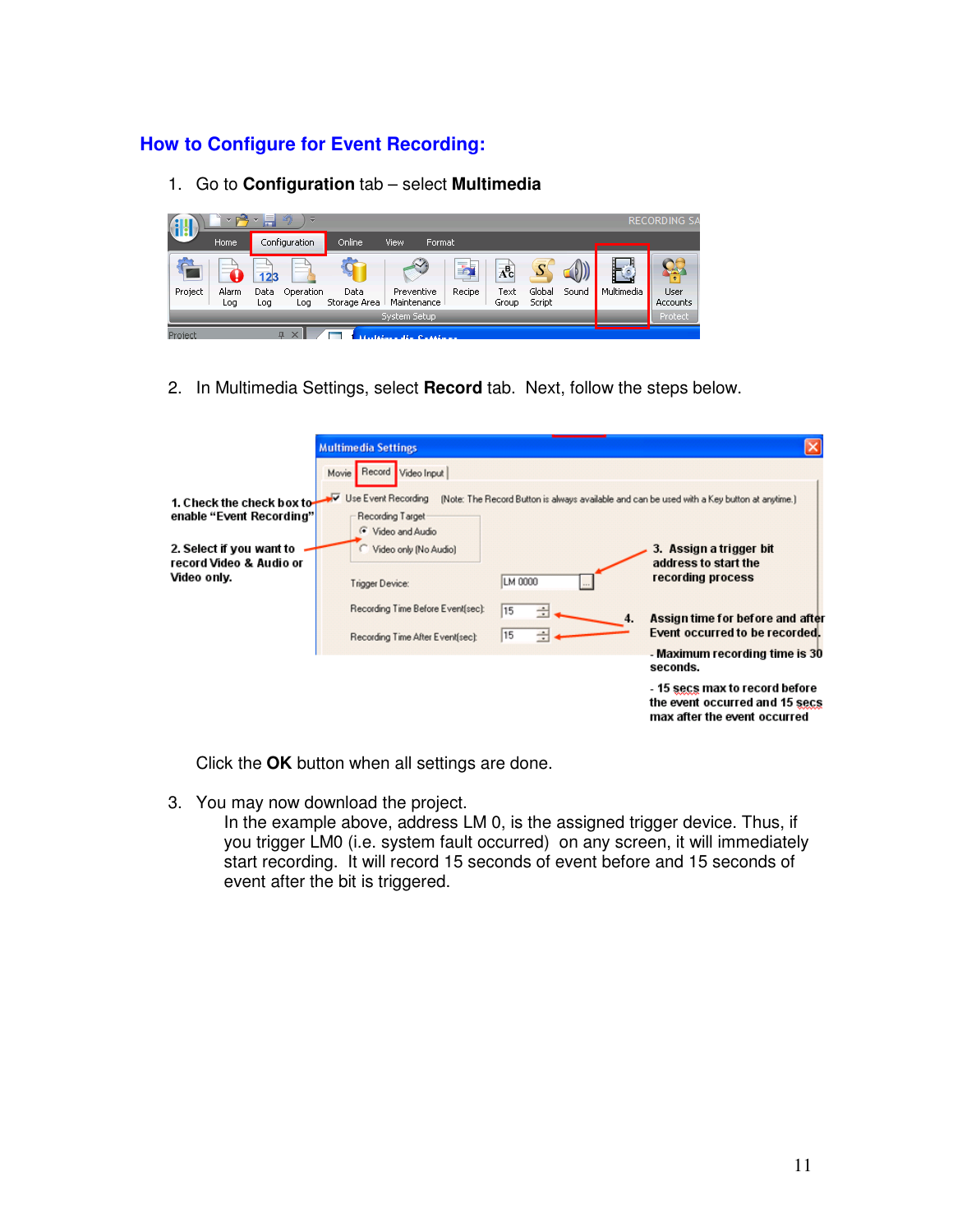## **How to Play a Recorded File**

1. Create a new base screen. Next, select **Home** tab – **Buttons** – **Goto Screen Button**.



2. **In Properties of Goto Screen Button**, select "**Open File Screen for movie files".**  In this example, the button will be labeled as "Select A file".

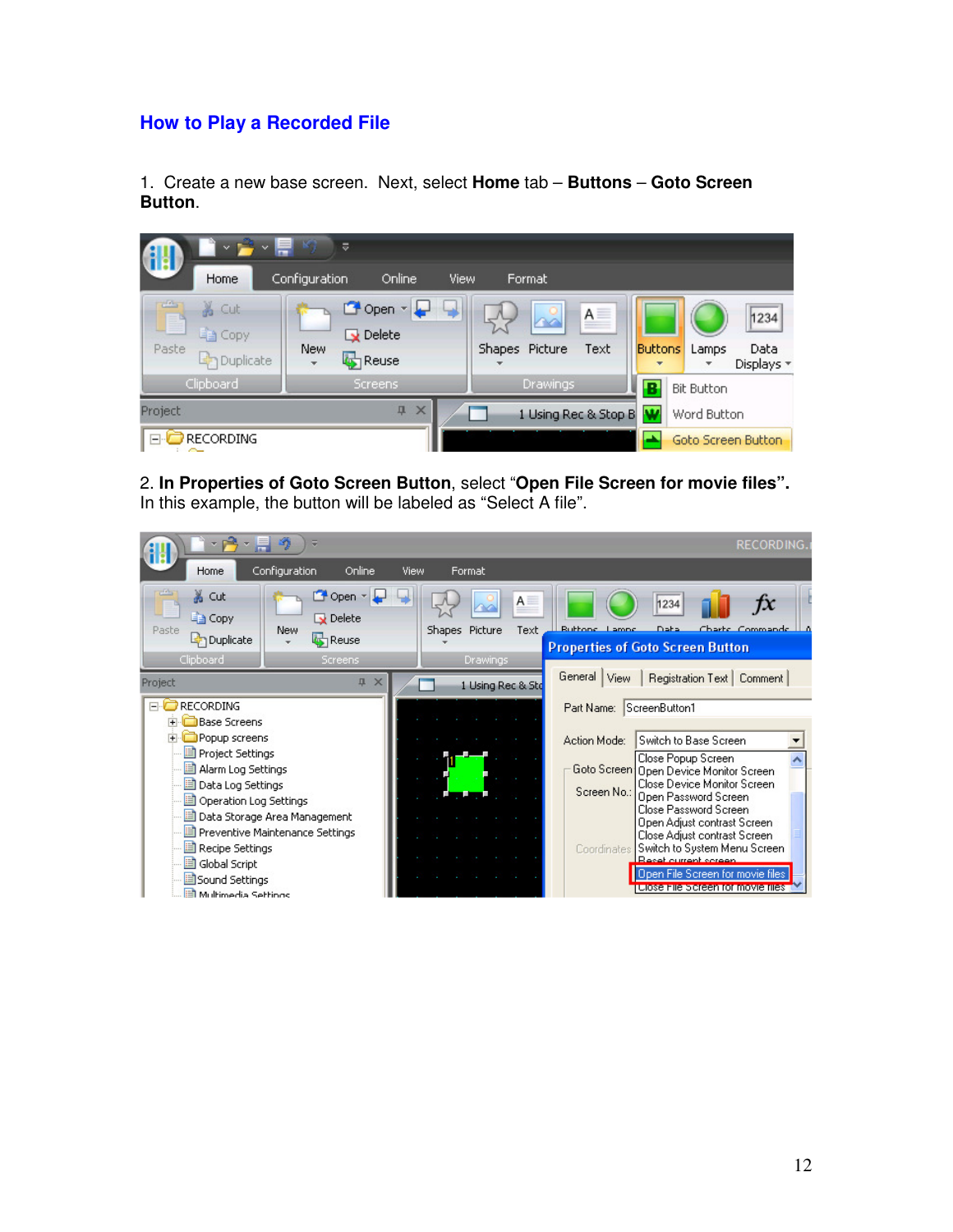3. Go to **Home** tab , select **Data Display** and select **Video Display**.



4. **In the Properties of Video Display**, select "**Play a movie or recorded file from File Screen"** 

| <b>Properties of Video Display</b>                   |                                                     | $\overline{\mathsf{x}}$ |
|------------------------------------------------------|-----------------------------------------------------|-------------------------|
| General View<br>Comment                              |                                                     |                         |
|                                                      |                                                     |                         |
| Part Name: VideoDisplay1                             |                                                     |                         |
| Action                                               |                                                     |                         |
|                                                      |                                                     |                         |
| C Display images from the video input                |                                                     |                         |
| C Play the Movie File List                           | Default ID : $\boxed{0 - \frac{1}{\sqrt{2}} \dots}$ |                         |
| C Play the Playlist                                  | Playlist                                            |                         |
|                                                      | File Name<br>ID                                     | Add                     |
|                                                      |                                                     | Delete                  |
|                                                      |                                                     | Up                      |
|                                                      |                                                     |                         |
|                                                      |                                                     | Down                    |
| C Play a movie or recorded file from the File Screen |                                                     |                         |
|                                                      |                                                     |                         |
| Full Screen                                          |                                                     |                         |
| No Audio                                             |                                                     |                         |
| Repeat                                               |                                                     |                         |
| - - - -                                              |                                                     |                         |

Click the **Ok** button to close the properties.